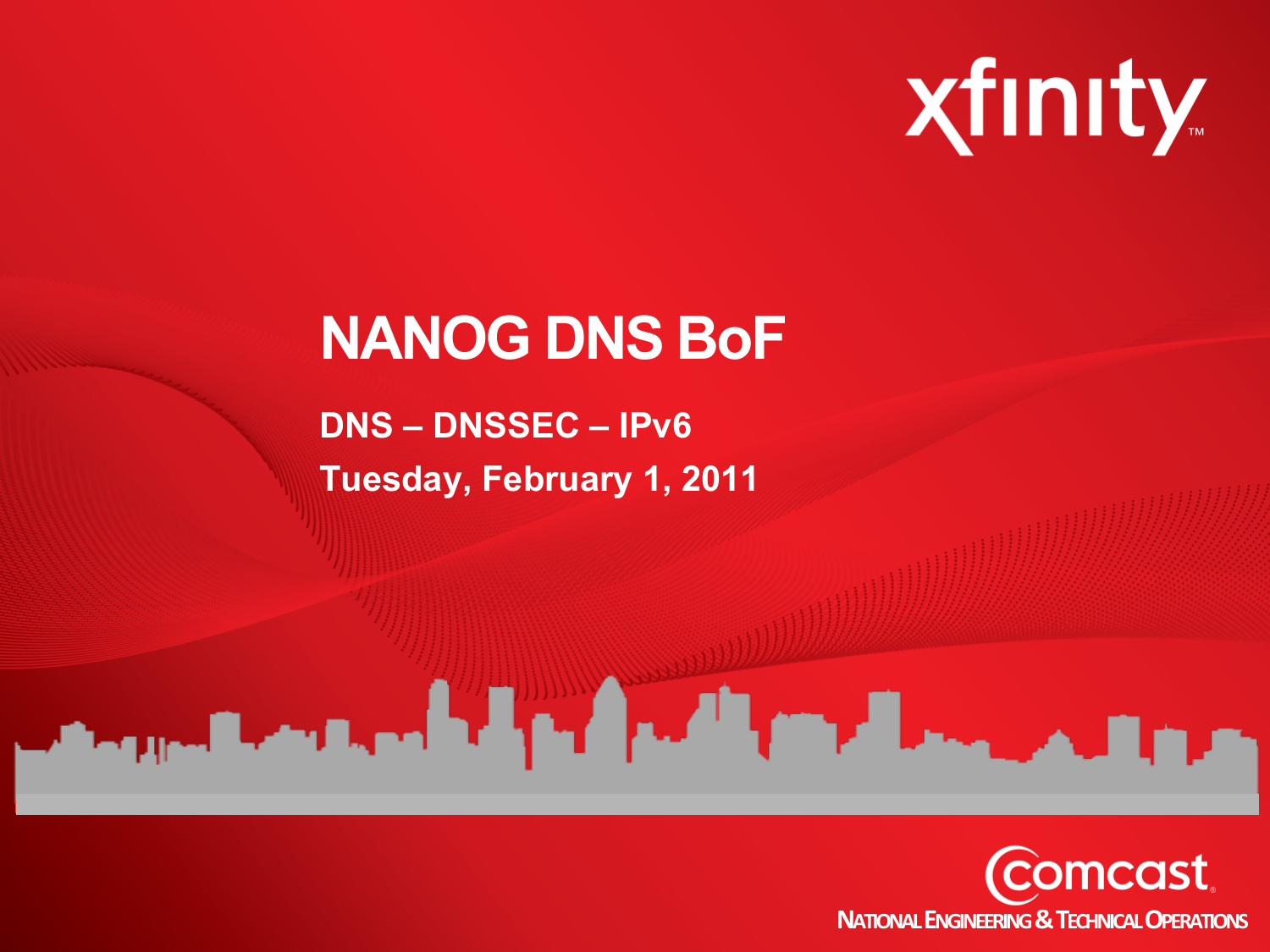## The Role Of An ISP In DNSSEC Validation

- ISPs act in two different DNSSEC roles, both signing and validating
	- Signing: authoritative infrastructure domains & customer domains
	- Validating: recursive resolvers operating across the ISP network
- ISPs operate the majority of resolvers that end users query
	- It is relatively rare for most residential end users to operate their own DNS, or to change their DNS settings to use a third-party DNS
	- In most cases, ISPs can automatically update DNS server IP addresses, such as via DHCP lease updates
- As such, good DNSSEC adoption by end users hinges on ISP adoption of **DNSSEC**
- Comcast publicly announced our plans for DNSSEC in February 2010
	- Other ISPs need a similar plan
- Begin with documenting and validating your DNS operational processes
	- Put together a small trial, one server or several in a lab and/or production
	- Talk to your vendors and make sure they can meet your requirements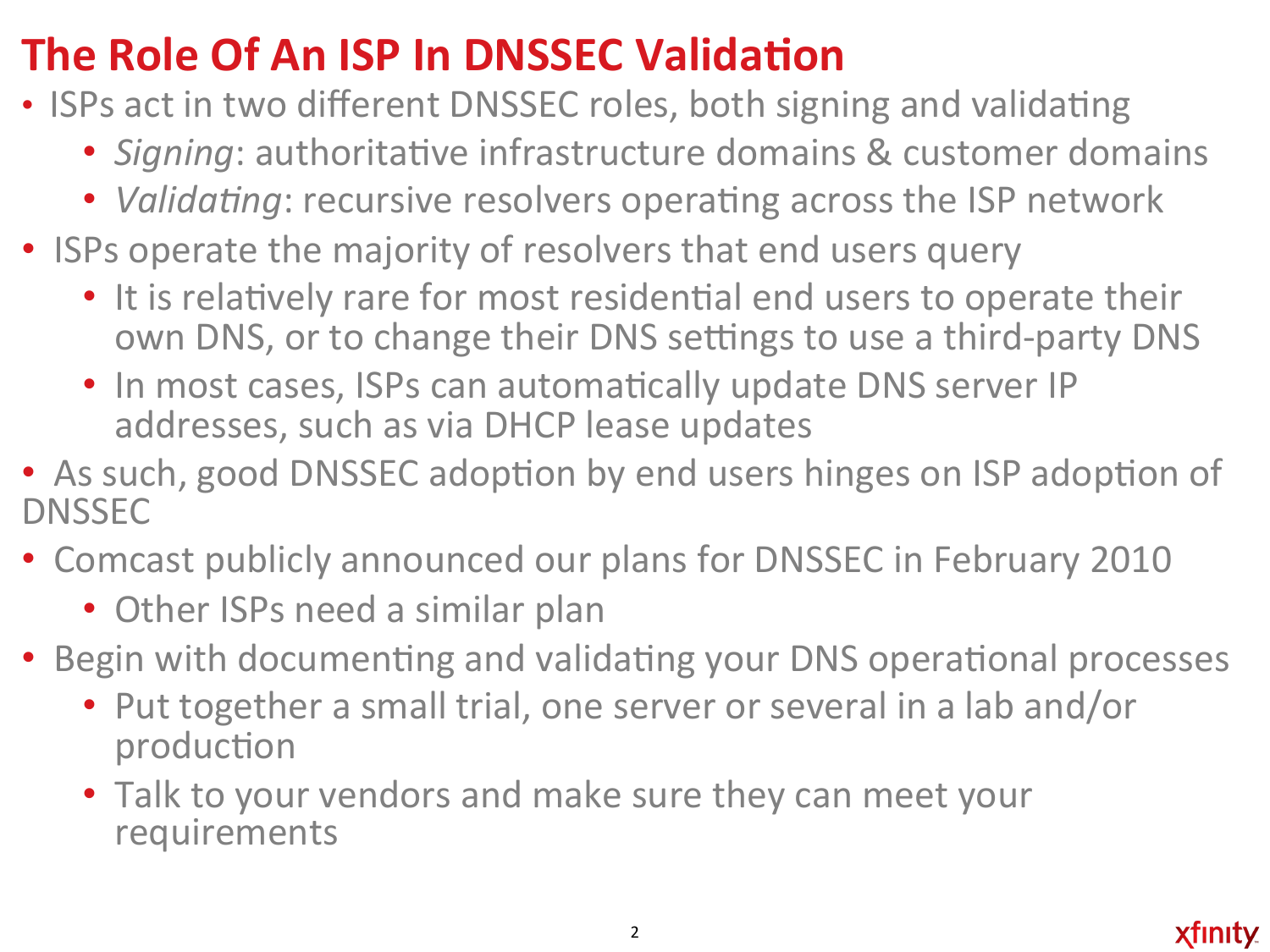#### **Lessons Learned**

- ISPs have many operational processes that may need to be adjusted to support DNSSEC validation
	- Authoritative infrastructure may need to be augmented to support signing your zones
		- Zone signing can be resource intensive
		- Chaining your zones to parents at the TLD as well as subzones can be tricky and require planning and coordination with your registry.
	- Recursive resolvers may need to be updated to software that supports validation
		- Deploying a configuration that scales to meet your customers needs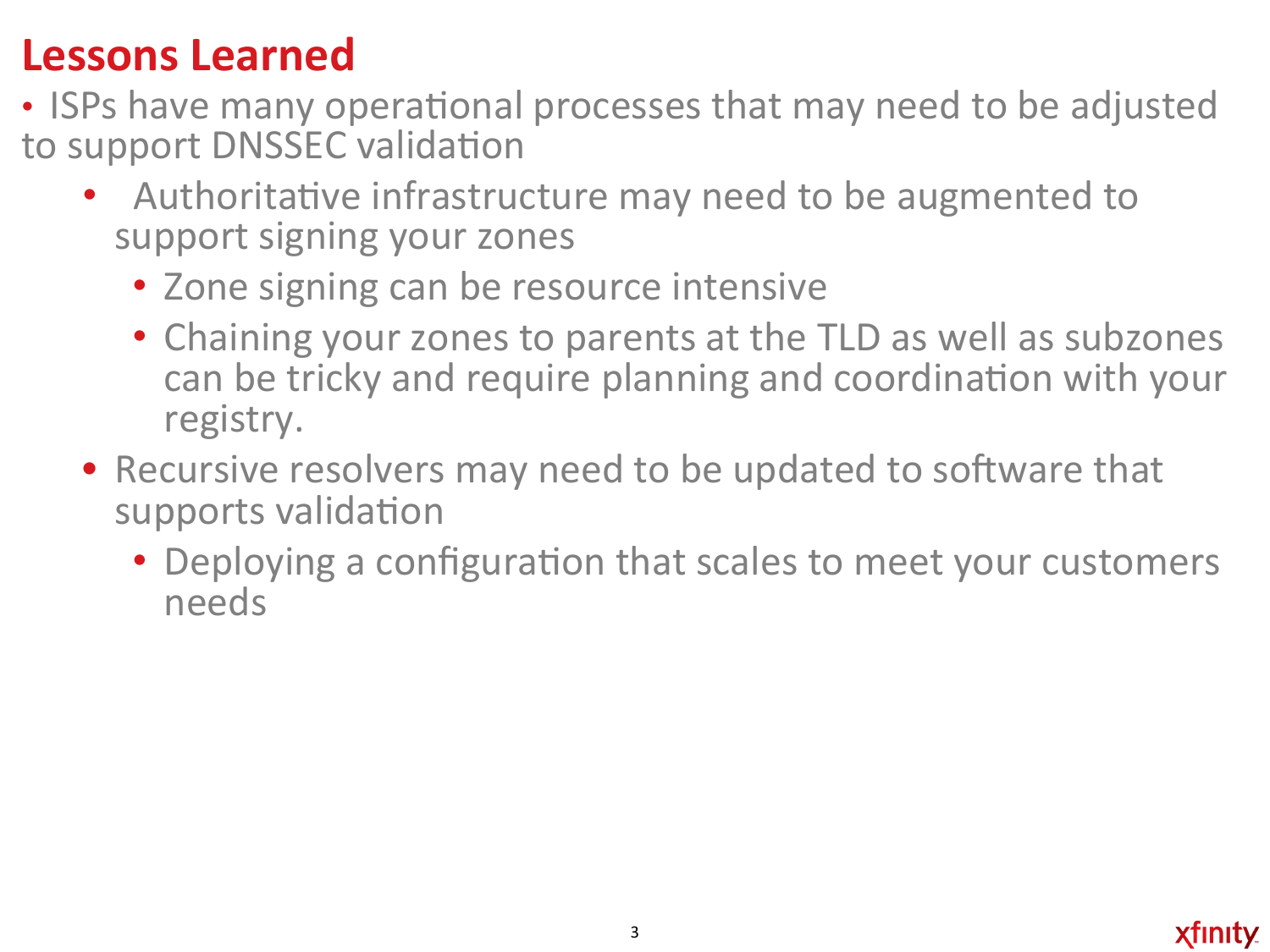#### Lessons Learned Continued

- Upstream routers and firewalls may need to be addressed to support larger DNSSEC traffic for both Authoritative and Caching DNS servers
- Customer edge devices like routers and home gateways may also impact the ability to deploy DNSSEC in the long term as DNS services move closer to the customer
	- There is currently standards work happening to help define how home gateways and routers should work with DNSSEC and IPv6
- Choose your Registrar wisely
	- Make sure they support DNSSEC on the TLDs you have domains, and that they can handle DS record insertion for you
	- Validate that they can support  $24/7/365$  support for key rollovers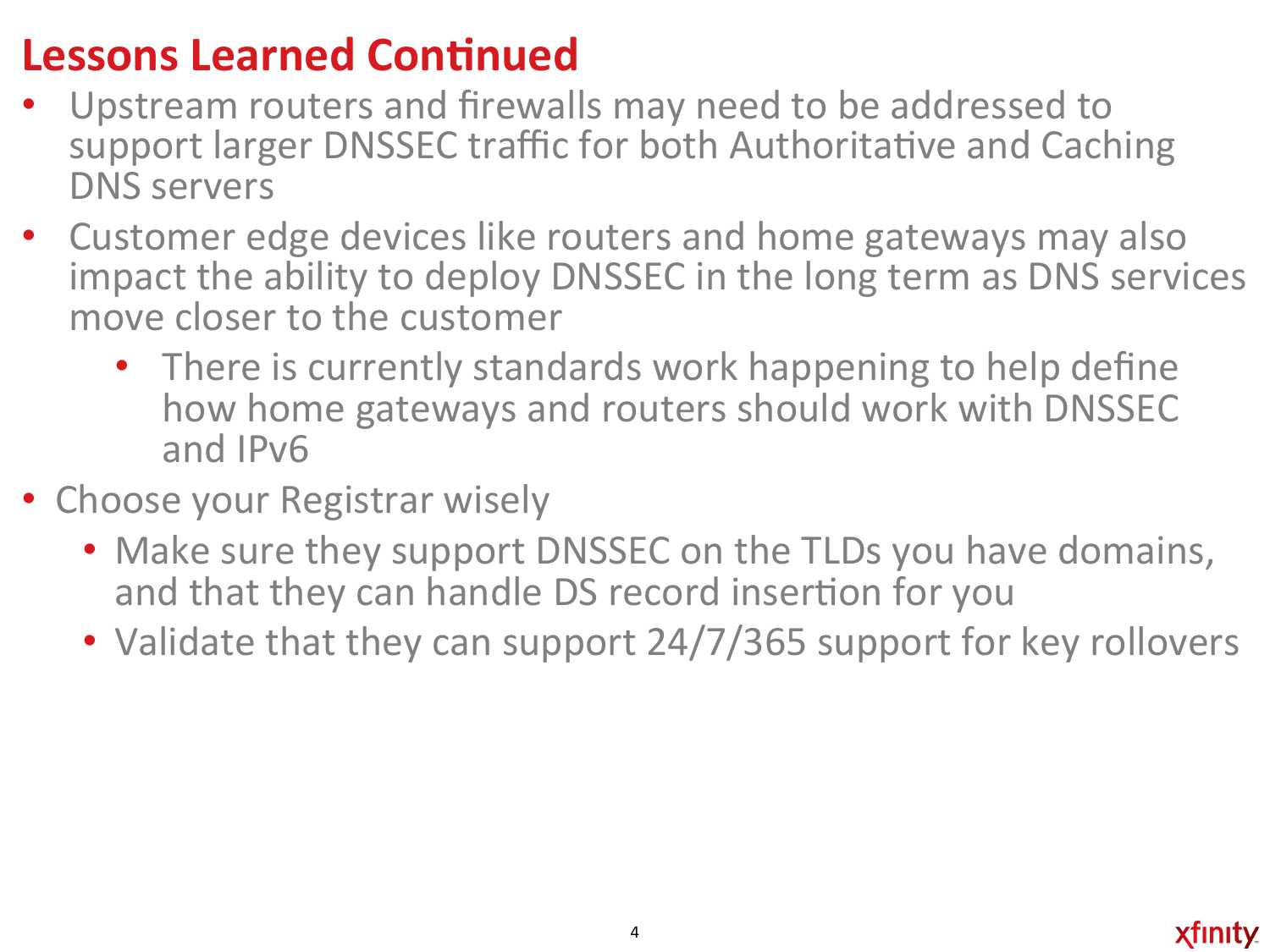### **Some Additional Thoughts**

- Global Services Load Balancing and Content Delivery Networks
	- How to balance responses in different regions and how to deal with services that are slaved to remote systems?
	- How to respond with different signed records in different regions?
- Dealing with delegation zones
	- How do you get DS records up and down the tree with automation?
- End user validation
	- How do we get validation closer to the customer?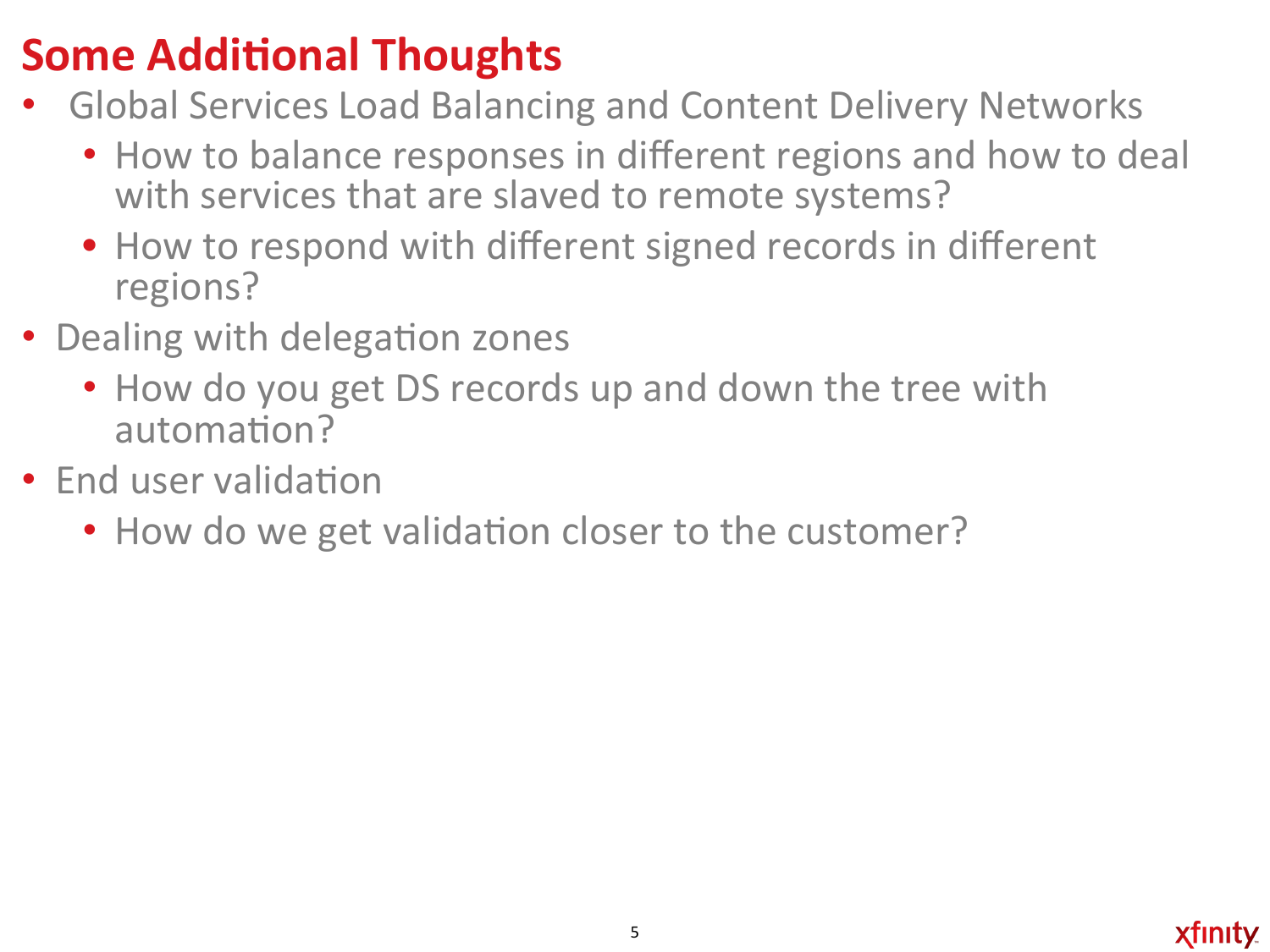#### **Resources'**

- There are many resources on the Internet to learn about DNSSEC and help prepare for a deployment
	- https://www.dnssec-deployment.org/
	- http://www.dnssec.net/projects
	- https://www.dns-oarc.net/
	- https://data.iana.org/root-anchors/draft-icann-dnssec-trust-anchor.html
	- http://www.nlnetlabs.nl/publications/dnssec\_howto/
- Testing
	- https://addons.mozilla.org/en-US/firefox/addon/64247/
	- http://dnsviz.net/
	- https://www.dns-oarc.net/oarc/services/replysizetest
	- https://www.dns-oarc.net/oarc/services/odvr
	- http://www.bortzmeyer.org/tests-dns.html
- Tools
	- https://www.dnssec-tools.org/
	- http://www.kirei.se/xfiles/dnssec/ta-tool.pl
	- http://www.opendnssec.org
	- http://www.isc.org/software/bind/dnssec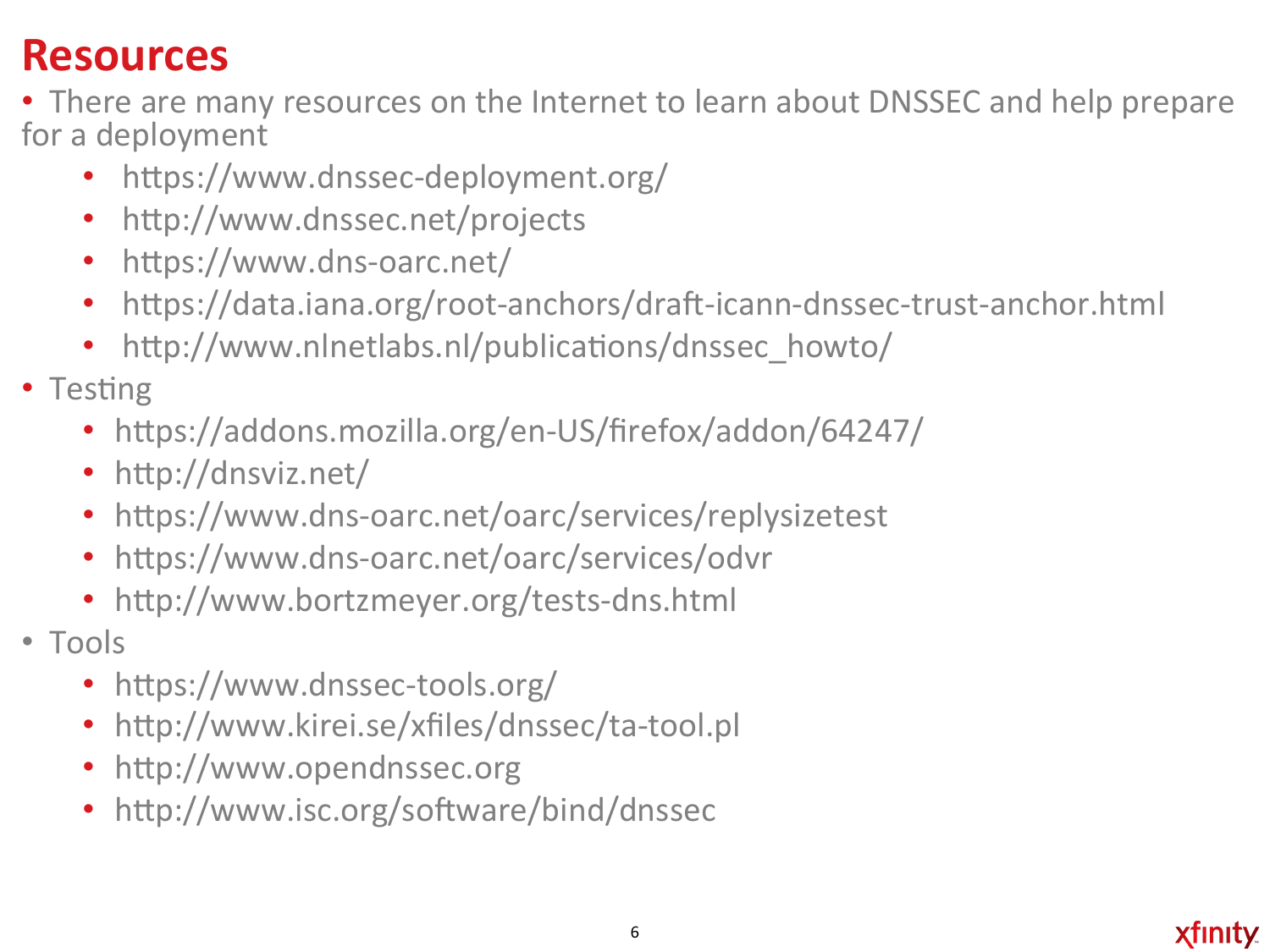#### **IPv6 and DNS**

- Transition to end user dual-stack IPv6 environments will drive the need for deployment of dual-stack on DNS servers
	- Begin turning up IPv6 on caching and authoritative DNS servers
- Deployment strategies
	- Audit end to end IPv6 connectivity to and from DNS platforms
	- Verify operations tools will function with IPv6
	- Use of Anycast for IPv6 address
	- Test and deploy AAAA records for Authoritative data
	- No more pre-populating PTR records! Its just simply not possible
		- DDNS and wildcards can be used instead
		- We have found the need to still deploy empty PTR zones delegated from ARIN
			- Some tools like ssh performs DNS lookups which will cause long delays if no message is returned like an NXDOMAIN

• ISOC World IPv6 day is a great opportunity to test connectivity so start planning now